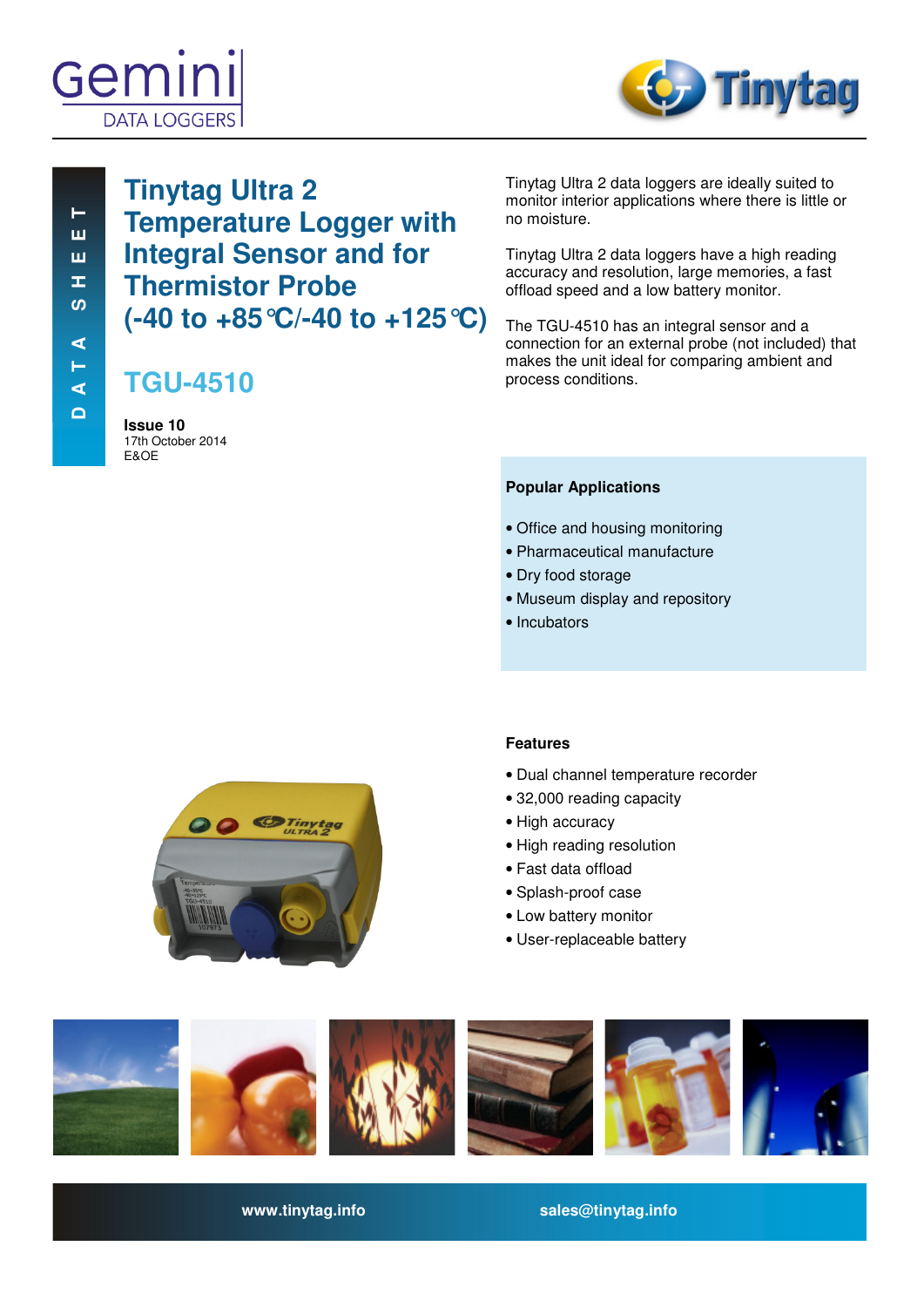

# **Tinytag Ultra 2 Temperature Logger with Integral Sensor and for Thermistor Probe (-40 to +85°C/-40 to +125°C) TGU-4510**

**Issue 10 : 17th October 2014 (E&OE)** 



| <b>Features</b> |  |
|-----------------|--|
|                 |  |

| <b>Total Reading Capacity</b><br>Memory type | 32,000 readings<br>Non Volatile  |
|----------------------------------------------|----------------------------------|
| <b>Trigger Start</b>                         | Magnetic Switch (from SN 602211) |
| <b>Delayed Start</b>                         | Relative / Absolute              |
|                                              | (up to $45$ days)                |
| <b>Stop Options</b>                          | When full                        |
|                                              | After n Readings                 |
|                                              | Never (overwrite oldest data)    |
| <b>Reading Types</b>                         | Actual, Min, Max                 |
| Logging Interval                             | 1 sec to 10 days                 |
| Offload                                      | While stopped or when            |
|                                              | logging in minutes               |
|                                              | mode                             |
| Alarms                                       | 2 fully programmable; latchable  |

### **Reading Specification**

**Internal Temperature** 

| <b>Reading Range</b>      | -40 °C to +85 °C (-40 °F to +185 °F |
|---------------------------|-------------------------------------|
| <b>Sensor Type</b>        | 10K NTC Thermistor                  |
|                           | (Internally mounted)                |
| <b>Response Time</b>      | 20 mins to 90% FSD in moving ai     |
| <b>Doading Docolution</b> | $0.01$ % ar bottor                  |

**Accuracy** 

**Respons Reading** 



#### **External Temperature**

| Reading Range |  |
|---------------|--|
| Sensor Type   |  |

**Reading Range** -40°C to +125°C (-40°F to +257°F) **Sensor Type** 10K NTC Thermistor (External probe) **Reading Resolution** 0.02°C or better<br>**Temperature Stability**  $\pm 0.01$ °C/°C char ±0.01 °C/°C change from 25 °C

#### **Accuracy**

**data sheet** 

Jata sheet

The graph below is the accuracy of the TGU-4510 when used with a PB-5001, 5002 or 5003 probe.



### **Physical Specification**

| <b>IP Rating</b>       | IP54 splash proof (see notes)        |
|------------------------|--------------------------------------|
| Operational Range*     | -40 °C to +85 °C (-40 °F to +185 °F) |
| <b>Case Dimensions</b> |                                      |
| Height                 | 72mm / 2.83"                         |
| Width                  | 60mm $/$ 2.36"                       |
| Depth                  | 33mm / 1.30"                         |
| Weight                 | 55g / 1.94oz                         |
|                        |                                      |

\*The Operational Range indicates the physical limits to which the unit can be exposed, not the reading range over which it will record.

#### **Notes**

Battery Type Tekcell SBAA02P;

SAFT LS14250 or LST14250

The logger will operate with other ½AA 3.6V Lithium (Li-SOCl2) batteries but performance cannot be guaranteed.

#### **Replacement Interval** Annually

Before replacing the battery the data logger must be stopped.

When replacing the battery, wait at least one minute after removing the old battery before fitting the new one.

Data stored on the logger will be retained after a battery is replaced.

If used at low temperatures the data logger should be allowed to warm to room temperature before it is opened to avoid condensation forming inside the unit.

The IP54 rating is valid only when the unit's connector cap and probe are fitted and the unit is orientated with it's hanging tab uppermost.

#### **Trigger Start**

The trigger start option allows a unit to be set up as required and then started at a later time with a magnet. The position of the unit's trigger start switch is indicated by the **• • •** label on the back of the logger. When the "Wait until trigger event" option is selected in the Tinytag Explorer software, the green LED on the unit will flash once every eight seconds, indicating that the unit is waiting to log. When a magnet passed over the label, the green LED will light briefly to indicate that the unit has been activated. Once activated, the green LED will flash every four seconds to indicate that the logger is recording.

#### **Calibration**

This unit is configured to meet Gemini's quoted specification during its manufacture.

We recommend that the calibration of this unit should be checked annually against a calibrated reference meter.

A certificate of calibration, traceable to a national standard, can be supplied for an additional charge either at the point of purchase, or if the unit is returned for a service calibration.

# **Approvals**

Gemini Data Loggers (UK) Ltd. operates a Business Management System which conforms to ISO 9001 and ISO 14001.



**www.tinytag.info sales@tinytag.info**